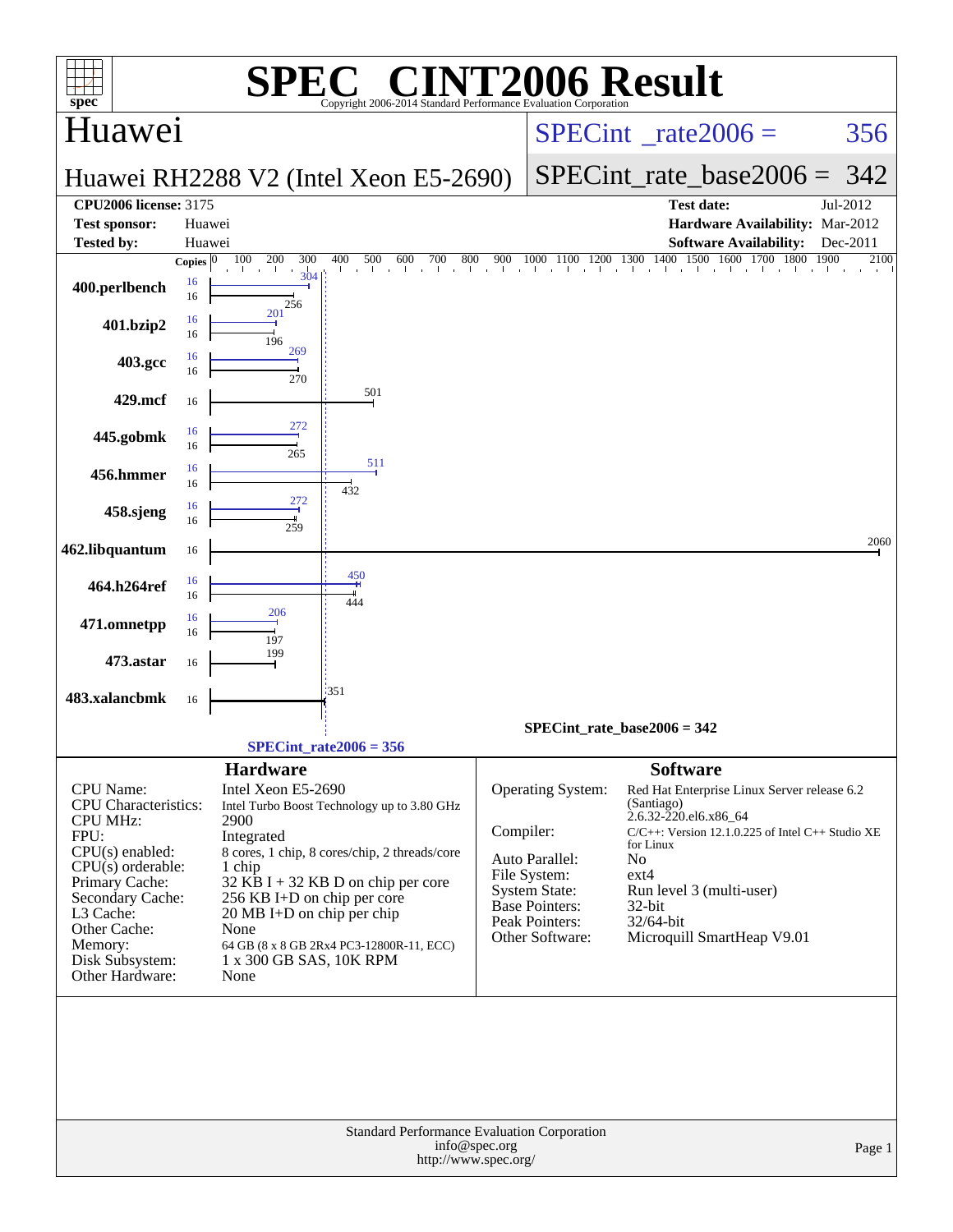

### Huawei

## SPECint rate $2006 = 356$

Huawei RH2288 V2 (Intel Xeon E5-2690)

[SPECint\\_rate\\_base2006 =](http://www.spec.org/auto/cpu2006/Docs/result-fields.html#SPECintratebase2006) 342

**[CPU2006 license:](http://www.spec.org/auto/cpu2006/Docs/result-fields.html#CPU2006license)** 3175 **[Test date:](http://www.spec.org/auto/cpu2006/Docs/result-fields.html#Testdate)** Jul-2012

**[Test sponsor:](http://www.spec.org/auto/cpu2006/Docs/result-fields.html#Testsponsor)** Huawei **[Hardware Availability:](http://www.spec.org/auto/cpu2006/Docs/result-fields.html#HardwareAvailability)** Mar-2012 **[Tested by:](http://www.spec.org/auto/cpu2006/Docs/result-fields.html#Testedby)** Huawei **[Software Availability:](http://www.spec.org/auto/cpu2006/Docs/result-fields.html#SoftwareAvailability)** Dec-2011

#### **[Results Table](http://www.spec.org/auto/cpu2006/Docs/result-fields.html#ResultsTable)**

|                                                                                                          | <b>Base</b>   |                |            |                |            |                | <b>Peak</b>      |               |                |              |                |              |                |              |
|----------------------------------------------------------------------------------------------------------|---------------|----------------|------------|----------------|------------|----------------|------------------|---------------|----------------|--------------|----------------|--------------|----------------|--------------|
| <b>Benchmark</b>                                                                                         | <b>Copies</b> | <b>Seconds</b> | Ratio      | <b>Seconds</b> | Ratio      | <b>Seconds</b> | Ratio            | <b>Copies</b> | <b>Seconds</b> | <b>Ratio</b> | <b>Seconds</b> | <b>Ratio</b> | <b>Seconds</b> | <b>Ratio</b> |
| 400.perlbench                                                                                            | 16            | 609            | 257        | 611            | <b>256</b> | 612            | 255              | 16            | 514            | 304          | 520            | 301          | 513            | 305          |
| 401.bzip2                                                                                                | 16            | 787            | <b>196</b> | 786            | 197        | 790            | 196 <sub>l</sub> | 16            | 769            | 201          | 767            | 201          | 763            | 202          |
| $403.\mathrm{gcc}$                                                                                       | 16            | 477            | 270        | 478            | 270        | 476            | 271              | 16            | 478            | 269          | 480            | 268          | 479            | 269          |
| $429$ .mcf                                                                                               | 16            | 291            | 501        | 291            | 501        | 291            | 501              | 16            | 291            | 501          | 291            | 501          | 291            | 501          |
| $445$ .gobmk                                                                                             | 16            | 632            | 266        | 632            | 265        | 633            | 265              | 16            | 617            | 272          | 617            | 272          | 617            | 272          |
| 456.hmmer                                                                                                | 16            | 345            | 432        | 344            | 434        | 346            | 432              | 16            | 294            | 508          | 292            | 511          | 292            | 511          |
| $458$ .sjeng                                                                                             | 16            | 748            | 259        | 748            | 259        | 736            | 263              | 16            | 711            | 272          | 710            | 272          | 711            | 272          |
| 462.libquantum                                                                                           | 16            | 161            | 2060       | 161            | 2060       | 161            | 2060             | 16            | 161            | 2060         | <b>161</b>     | 2060         | 161            | 2060         |
| 464.h264ref                                                                                              | 16            | 802            | 442        | 795            | 445        | 797            | 444              | 16            | 766            | 462          | 790            | 448          | 787            | <b>450</b>   |
| 471.omnetpp                                                                                              | 16            | 506            | 197        | 507            | 197        | 505            | 198 <sub>l</sub> | 16            | 485            | 206          | 485            | 206          | 486            | 206          |
| $473.$ astar                                                                                             | 16            | 564            | 199        | 562            | 200        | 564            | 199 <sub>1</sub> | 16            | 564            | 199          | 562            | 200          | 564            | 199          |
| 483.xalancbmk                                                                                            | 16            | 315            | 350        | 314            | 351        | 313            | 353              | 16            | 315            | 350          | 314            | 351          | 313            | 353          |
| Results appear in the order in which they were run. Bold underlined text indicates a median measurement. |               |                |            |                |            |                |                  |               |                |              |                |              |                |              |

#### **[Submit Notes](http://www.spec.org/auto/cpu2006/Docs/result-fields.html#SubmitNotes)**

 The numactl mechanism was used to bind copies to processors. The config file option 'submit' was used to generate numactl commands to bind each copy to a specific processor. For details, please see the config file.

#### **[Operating System Notes](http://www.spec.org/auto/cpu2006/Docs/result-fields.html#OperatingSystemNotes)**

 Stack size set to unlimited using "ulimit -s unlimited" Transparent Huge Pages enabled with: echo always > /sys/kernel/mm/redhat\_transparent\_hugepage/enabled Filesystem page cache cleared with:<br>echo 1> /proc/sys/vm/drop cac /proc/sys/vm/drop\_caches runspec command invoked through numactl i.e.: numactl --interleave=all runspec <etc> Select only test related files when installing the operating system

### **[Platform Notes](http://www.spec.org/auto/cpu2006/Docs/result-fields.html#PlatformNotes)**

 BIOS configuration: Set Power Efficiency Mode to Performance Baseboard Management Controller used to adjust the fan speed to 100% Sysinfo program /spec/config/sysinfo.rev6800 \$Rev: 6800 \$ \$Date:: 2011-10-11 #\$ 6f2ebdff5032aaa42e583f96b07f99d3 running on RH62-rebuild Sun Jul 15 11:30:01 2012

 This section contains SUT (System Under Test) info as seen by some common utilities. To remove or add to this section, see: <http://www.spec.org/cpu2006/Docs/config.html#sysinfo> Continued on next page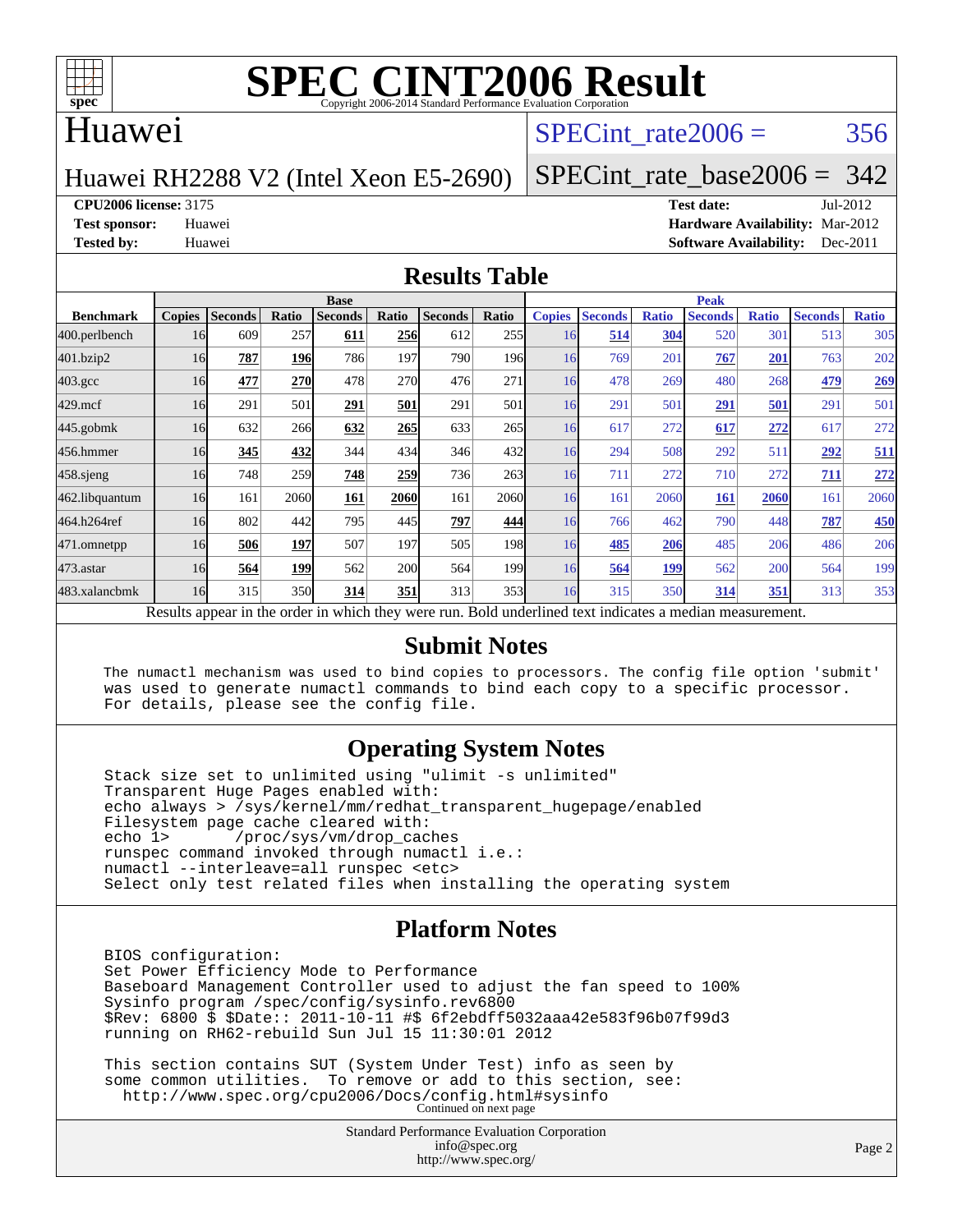

### Huawei

 $SPECint rate2006 = 356$ 

[SPECint\\_rate\\_base2006 =](http://www.spec.org/auto/cpu2006/Docs/result-fields.html#SPECintratebase2006) 342

#### Huawei RH2288 V2 (Intel Xeon E5-2690)

**[CPU2006 license:](http://www.spec.org/auto/cpu2006/Docs/result-fields.html#CPU2006license)** 3175 **[Test date:](http://www.spec.org/auto/cpu2006/Docs/result-fields.html#Testdate)** Jul-2012 **[Test sponsor:](http://www.spec.org/auto/cpu2006/Docs/result-fields.html#Testsponsor)** Huawei **[Hardware Availability:](http://www.spec.org/auto/cpu2006/Docs/result-fields.html#HardwareAvailability)** Mar-2012 **[Tested by:](http://www.spec.org/auto/cpu2006/Docs/result-fields.html#Testedby)** Huawei **[Software Availability:](http://www.spec.org/auto/cpu2006/Docs/result-fields.html#SoftwareAvailability)** Dec-2011

#### **[Platform Notes \(Continued\)](http://www.spec.org/auto/cpu2006/Docs/result-fields.html#PlatformNotes)**

 From /proc/cpuinfo model name : Intel(R) Xeon(R) CPU E5-2690 0 @ 2.90GHz 1 "physical id"s (chips) 16 "processors" cores, siblings (Caution: counting these is hw and system dependent. The following excerpts from /proc/cpuinfo might not be reliable. Use with caution.) cpu cores : 8 siblings : 16 physical 0: cores 0 1 2 3 4 5 6 7 cache size : 20480 KB From /proc/meminfo<br>MemTotal: 65937136 kB HugePages\_Total: 0<br>Hugepagesize: 2048 kB Hugepagesize: From /etc/\*release\* /etc/\*version\* redhat-release: Red Hat Enterprise Linux Server release 6.2 (Santiago) system-release: Red Hat Enterprise Linux Server release 6.2 (Santiago) system-release-cpe: cpe:/o:redhat:enterprise\_linux:6server:ga:server uname -a: Linux RH62-rebuild 2.6.32-220.el6.x86\_64 #1 SMP Wed Nov 9 08:03:13 EST 2011 x86\_64 x86\_64 x86\_64 GNU/Linux run-level 3 Jul 15 11:29 SPEC is set to: /spec Filesystem Type Size Used Avail Use% Mounted on<br>
/dev/sdal ext4 289G 85G 190G 31% / 85G 190G 31% / Additional information from dmidecode: (End of data from sysinfo program)

#### **[General Notes](http://www.spec.org/auto/cpu2006/Docs/result-fields.html#GeneralNotes)**

Environment variables set by runspec before the start of the run: LD LIBRARY PATH = "/spec/libs/32:/spec/libs/64"

 Binaries compiled on a system with 1x Core i7-860 CPU + 8GB memory using RHEL5.5

### **[Base Compiler Invocation](http://www.spec.org/auto/cpu2006/Docs/result-fields.html#BaseCompilerInvocation)**

[C benchmarks](http://www.spec.org/auto/cpu2006/Docs/result-fields.html#Cbenchmarks):  $inc -m32$ 

Continued on next page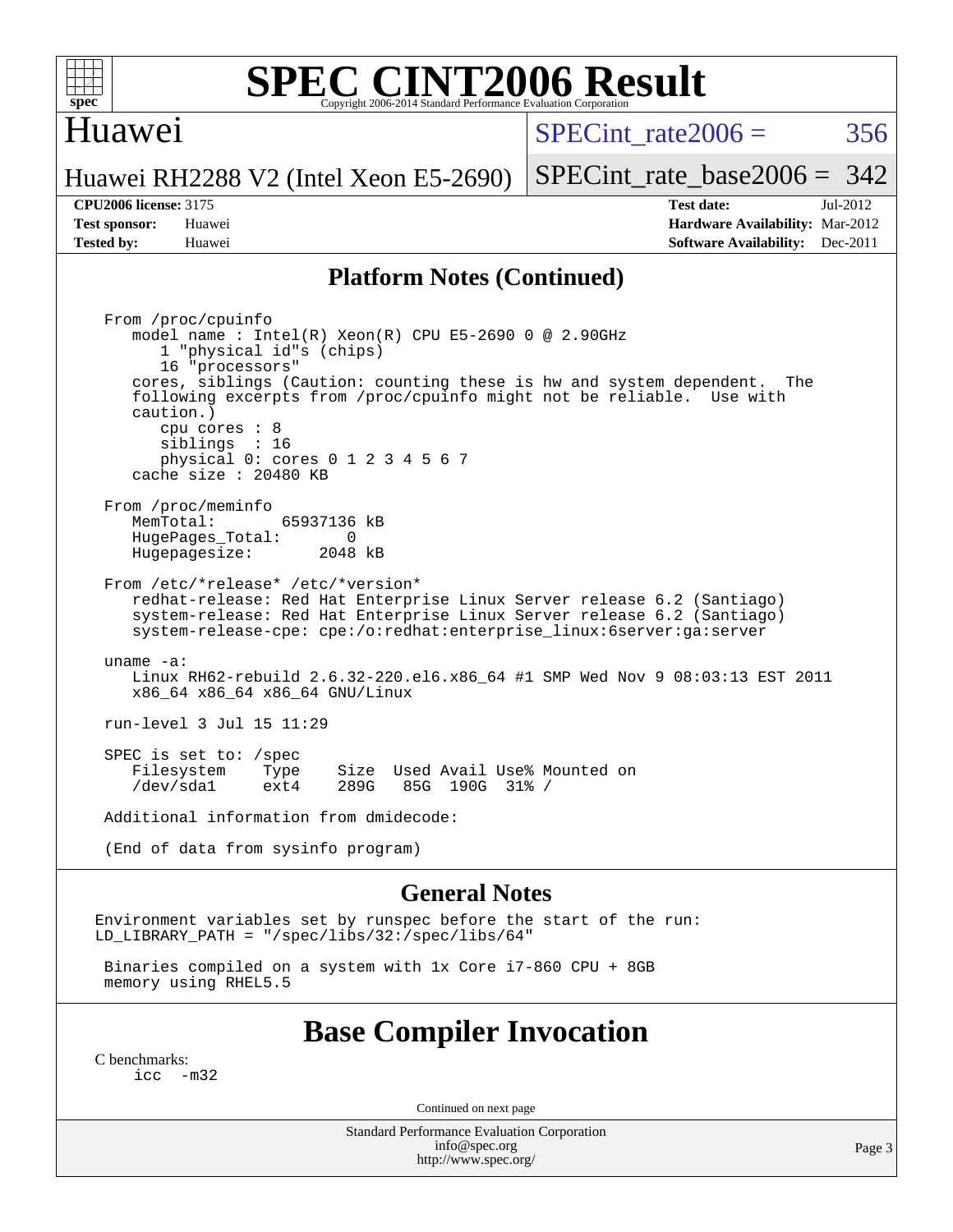| <b>SPEC CINT2006 Result</b><br>$spec^*$<br>Copyright 2006-2014 Standard Performance Evaluation Corporatio                                     |                                                                                                            |  |  |  |  |  |  |
|-----------------------------------------------------------------------------------------------------------------------------------------------|------------------------------------------------------------------------------------------------------------|--|--|--|--|--|--|
| Huawei                                                                                                                                        | 356<br>$SPECint \ rate2006 =$                                                                              |  |  |  |  |  |  |
| Huawei RH2288 V2 (Intel Xeon E5-2690)                                                                                                         | $SPECint_rate_base2006 = 342$                                                                              |  |  |  |  |  |  |
| <b>CPU2006 license: 3175</b><br><b>Test sponsor:</b><br>Huawei<br><b>Tested by:</b><br>Huawei                                                 | <b>Test date:</b><br>Jul-2012<br>Hardware Availability: Mar-2012<br><b>Software Availability:</b> Dec-2011 |  |  |  |  |  |  |
| <b>Base Compiler Invocation (Continued)</b><br>$C_{++}$ benchmarks:<br>icpc -m32                                                              |                                                                                                            |  |  |  |  |  |  |
| <b>Base Portability Flags</b><br>400.perlbench: -DSPEC_CPU_LINUX_IA32<br>462.libquantum: - DSPEC CPU LINUX<br>483.xalancbmk: -DSPEC_CPU_LINUX |                                                                                                            |  |  |  |  |  |  |
| <b>Base Optimization Flags</b>                                                                                                                |                                                                                                            |  |  |  |  |  |  |
| C benchmarks:<br>-xSSE4.2 -ipo -03 -no-prec-div -opt-prefetch -opt-mem-layout-trans=3                                                         |                                                                                                            |  |  |  |  |  |  |
| $C_{++}$ benchmarks:<br>-xSSE4.2 -ipo -03 -no-prec-div -opt-prefetch -opt-mem-layout-trans=3<br>-Wl,-z, muldefs -L/smartheap -lsmartheap      |                                                                                                            |  |  |  |  |  |  |
| <b>Base Other Flags</b>                                                                                                                       |                                                                                                            |  |  |  |  |  |  |
| C benchmarks:                                                                                                                                 |                                                                                                            |  |  |  |  |  |  |
| 403.gcc: -Dalloca=_alloca                                                                                                                     |                                                                                                            |  |  |  |  |  |  |
| <b>Peak Compiler Invocation</b><br>C benchmarks (except as noted below):<br>$-m32$<br>icc                                                     |                                                                                                            |  |  |  |  |  |  |

400.perlbench: [icc -m64](http://www.spec.org/cpu2006/results/res2012q3/cpu2006-20120722-23801.flags.html#user_peakCCLD400_perlbench_intel_icc_64bit_bda6cc9af1fdbb0edc3795bac97ada53)

401.bzip2: [icc -m64](http://www.spec.org/cpu2006/results/res2012q3/cpu2006-20120722-23801.flags.html#user_peakCCLD401_bzip2_intel_icc_64bit_bda6cc9af1fdbb0edc3795bac97ada53)

456.hmmer: [icc -m64](http://www.spec.org/cpu2006/results/res2012q3/cpu2006-20120722-23801.flags.html#user_peakCCLD456_hmmer_intel_icc_64bit_bda6cc9af1fdbb0edc3795bac97ada53)

458.sjeng: [icc -m64](http://www.spec.org/cpu2006/results/res2012q3/cpu2006-20120722-23801.flags.html#user_peakCCLD458_sjeng_intel_icc_64bit_bda6cc9af1fdbb0edc3795bac97ada53)

[C++ benchmarks:](http://www.spec.org/auto/cpu2006/Docs/result-fields.html#CXXbenchmarks) [icpc -m32](http://www.spec.org/cpu2006/results/res2012q3/cpu2006-20120722-23801.flags.html#user_CXXpeak_intel_icpc_4e5a5ef1a53fd332b3c49e69c3330699)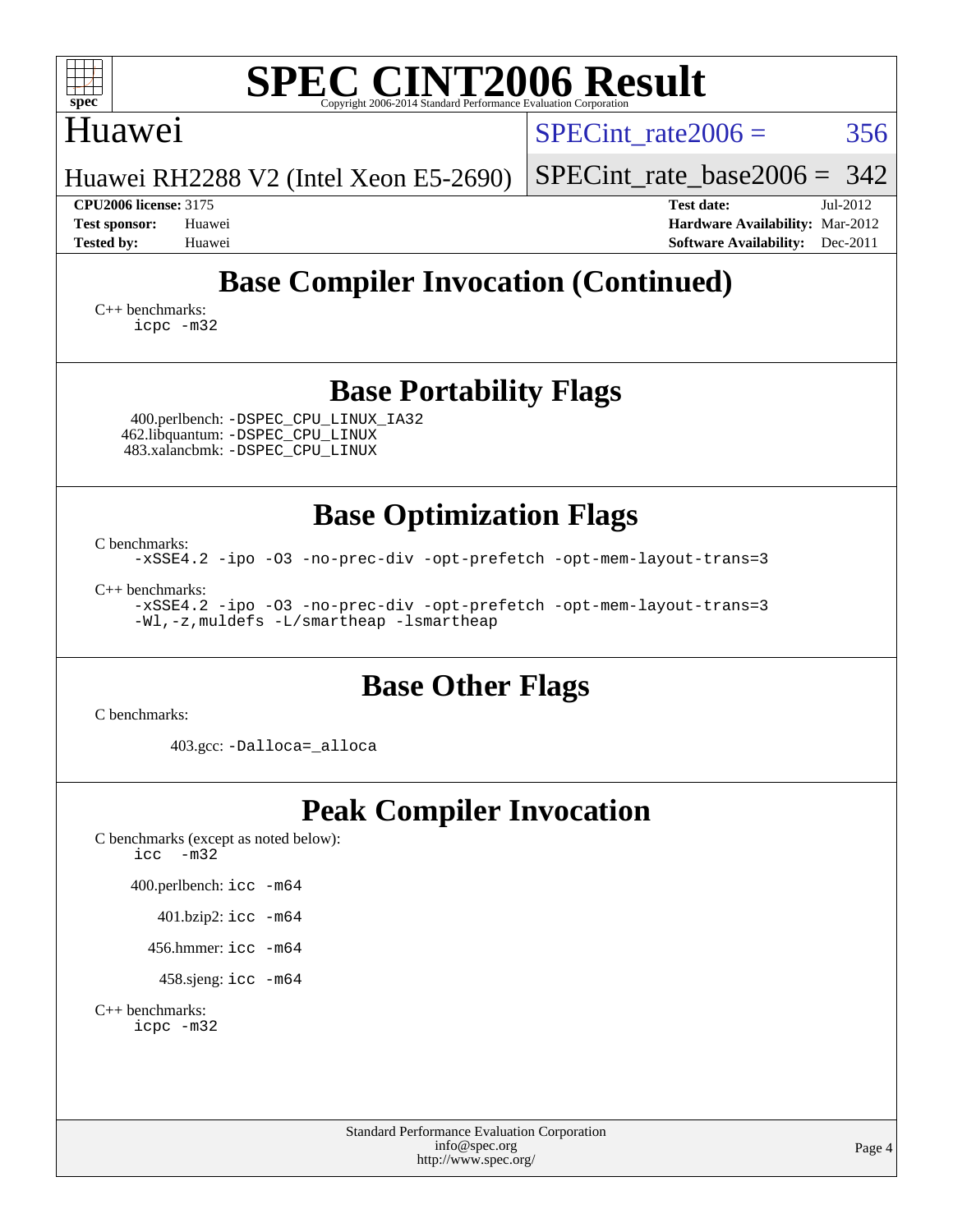

## Huawei

SPECint rate $2006 = 356$ 

Huawei RH2288 V2 (Intel Xeon E5-2690)

[SPECint\\_rate\\_base2006 =](http://www.spec.org/auto/cpu2006/Docs/result-fields.html#SPECintratebase2006) 342

**[CPU2006 license:](http://www.spec.org/auto/cpu2006/Docs/result-fields.html#CPU2006license)** 3175 **[Test date:](http://www.spec.org/auto/cpu2006/Docs/result-fields.html#Testdate)** Jul-2012 **[Test sponsor:](http://www.spec.org/auto/cpu2006/Docs/result-fields.html#Testsponsor)** Huawei **[Hardware Availability:](http://www.spec.org/auto/cpu2006/Docs/result-fields.html#HardwareAvailability)** Mar-2012 **[Tested by:](http://www.spec.org/auto/cpu2006/Docs/result-fields.html#Testedby)** Huawei **[Software Availability:](http://www.spec.org/auto/cpu2006/Docs/result-fields.html#SoftwareAvailability)** Dec-2011

## **[Peak Portability Flags](http://www.spec.org/auto/cpu2006/Docs/result-fields.html#PeakPortabilityFlags)**

 400.perlbench: [-DSPEC\\_CPU\\_LP64](http://www.spec.org/cpu2006/results/res2012q3/cpu2006-20120722-23801.flags.html#b400.perlbench_peakCPORTABILITY_DSPEC_CPU_LP64) [-DSPEC\\_CPU\\_LINUX\\_X64](http://www.spec.org/cpu2006/results/res2012q3/cpu2006-20120722-23801.flags.html#b400.perlbench_peakCPORTABILITY_DSPEC_CPU_LINUX_X64) 401.bzip2: [-DSPEC\\_CPU\\_LP64](http://www.spec.org/cpu2006/results/res2012q3/cpu2006-20120722-23801.flags.html#suite_peakCPORTABILITY401_bzip2_DSPEC_CPU_LP64) 456.hmmer: [-DSPEC\\_CPU\\_LP64](http://www.spec.org/cpu2006/results/res2012q3/cpu2006-20120722-23801.flags.html#suite_peakCPORTABILITY456_hmmer_DSPEC_CPU_LP64) 458.sjeng: [-DSPEC\\_CPU\\_LP64](http://www.spec.org/cpu2006/results/res2012q3/cpu2006-20120722-23801.flags.html#suite_peakCPORTABILITY458_sjeng_DSPEC_CPU_LP64) 462.libquantum: [-DSPEC\\_CPU\\_LINUX](http://www.spec.org/cpu2006/results/res2012q3/cpu2006-20120722-23801.flags.html#b462.libquantum_peakCPORTABILITY_DSPEC_CPU_LINUX) 483.xalancbmk: [-DSPEC\\_CPU\\_LINUX](http://www.spec.org/cpu2006/results/res2012q3/cpu2006-20120722-23801.flags.html#b483.xalancbmk_peakCXXPORTABILITY_DSPEC_CPU_LINUX)

# **[Peak Optimization Flags](http://www.spec.org/auto/cpu2006/Docs/result-fields.html#PeakOptimizationFlags)**

[C benchmarks](http://www.spec.org/auto/cpu2006/Docs/result-fields.html#Cbenchmarks):

 400.perlbench: [-xSSE4.2](http://www.spec.org/cpu2006/results/res2012q3/cpu2006-20120722-23801.flags.html#user_peakPASS2_CFLAGSPASS2_LDCFLAGS400_perlbench_f-xSSE42_f91528193cf0b216347adb8b939d4107)(pass 2) [-prof-gen](http://www.spec.org/cpu2006/results/res2012q3/cpu2006-20120722-23801.flags.html#user_peakPASS1_CFLAGSPASS1_LDCFLAGS400_perlbench_prof_gen_e43856698f6ca7b7e442dfd80e94a8fc)(pass 1) [-ipo](http://www.spec.org/cpu2006/results/res2012q3/cpu2006-20120722-23801.flags.html#user_peakPASS2_CFLAGSPASS2_LDCFLAGS400_perlbench_f-ipo)(pass 2) [-O3](http://www.spec.org/cpu2006/results/res2012q3/cpu2006-20120722-23801.flags.html#user_peakPASS2_CFLAGSPASS2_LDCFLAGS400_perlbench_f-O3)(pass 2) [-no-prec-div](http://www.spec.org/cpu2006/results/res2012q3/cpu2006-20120722-23801.flags.html#user_peakPASS2_CFLAGSPASS2_LDCFLAGS400_perlbench_f-no-prec-div)(pass 2) [-prof-use](http://www.spec.org/cpu2006/results/res2012q3/cpu2006-20120722-23801.flags.html#user_peakPASS2_CFLAGSPASS2_LDCFLAGS400_perlbench_prof_use_bccf7792157ff70d64e32fe3e1250b55)(pass 2) [-auto-ilp32](http://www.spec.org/cpu2006/results/res2012q3/cpu2006-20120722-23801.flags.html#user_peakCOPTIMIZE400_perlbench_f-auto-ilp32)  $401.bzip2: -xSSE4.2(pass 2) -prof-qen(pass 1) -ipo(pass 2)$  $401.bzip2: -xSSE4.2(pass 2) -prof-qen(pass 1) -ipo(pass 2)$  $401.bzip2: -xSSE4.2(pass 2) -prof-qen(pass 1) -ipo(pass 2)$  $401.bzip2: -xSSE4.2(pass 2) -prof-qen(pass 1) -ipo(pass 2)$  $401.bzip2: -xSSE4.2(pass 2) -prof-qen(pass 1) -ipo(pass 2)$ [-O3](http://www.spec.org/cpu2006/results/res2012q3/cpu2006-20120722-23801.flags.html#user_peakPASS2_CFLAGSPASS2_LDCFLAGS401_bzip2_f-O3)(pass 2) [-no-prec-div](http://www.spec.org/cpu2006/results/res2012q3/cpu2006-20120722-23801.flags.html#user_peakPASS2_CFLAGSPASS2_LDCFLAGS401_bzip2_f-no-prec-div)(pass 2) [-prof-use](http://www.spec.org/cpu2006/results/res2012q3/cpu2006-20120722-23801.flags.html#user_peakPASS2_CFLAGSPASS2_LDCFLAGS401_bzip2_prof_use_bccf7792157ff70d64e32fe3e1250b55)(pass 2) [-opt-prefetch](http://www.spec.org/cpu2006/results/res2012q3/cpu2006-20120722-23801.flags.html#user_peakCOPTIMIZE401_bzip2_f-opt-prefetch) [-auto-ilp32](http://www.spec.org/cpu2006/results/res2012q3/cpu2006-20120722-23801.flags.html#user_peakCOPTIMIZE401_bzip2_f-auto-ilp32) [-ansi-alias](http://www.spec.org/cpu2006/results/res2012q3/cpu2006-20120722-23801.flags.html#user_peakCOPTIMIZE401_bzip2_f-ansi-alias) 403.gcc: [-xSSE4.2](http://www.spec.org/cpu2006/results/res2012q3/cpu2006-20120722-23801.flags.html#user_peakCOPTIMIZE403_gcc_f-xSSE42_f91528193cf0b216347adb8b939d4107) [-ipo](http://www.spec.org/cpu2006/results/res2012q3/cpu2006-20120722-23801.flags.html#user_peakCOPTIMIZE403_gcc_f-ipo) [-O3](http://www.spec.org/cpu2006/results/res2012q3/cpu2006-20120722-23801.flags.html#user_peakCOPTIMIZE403_gcc_f-O3) [-no-prec-div](http://www.spec.org/cpu2006/results/res2012q3/cpu2006-20120722-23801.flags.html#user_peakCOPTIMIZE403_gcc_f-no-prec-div) 429.mcf: basepeak = yes 445.gobmk: [-xSSE4.2](http://www.spec.org/cpu2006/results/res2012q3/cpu2006-20120722-23801.flags.html#user_peakPASS2_CFLAGSPASS2_LDCFLAGS445_gobmk_f-xSSE42_f91528193cf0b216347adb8b939d4107)(pass 2) [-prof-gen](http://www.spec.org/cpu2006/results/res2012q3/cpu2006-20120722-23801.flags.html#user_peakPASS1_CFLAGSPASS1_LDCFLAGS445_gobmk_prof_gen_e43856698f6ca7b7e442dfd80e94a8fc)(pass 1) [-prof-use](http://www.spec.org/cpu2006/results/res2012q3/cpu2006-20120722-23801.flags.html#user_peakPASS2_CFLAGSPASS2_LDCFLAGS445_gobmk_prof_use_bccf7792157ff70d64e32fe3e1250b55)(pass 2) [-ansi-alias](http://www.spec.org/cpu2006/results/res2012q3/cpu2006-20120722-23801.flags.html#user_peakCOPTIMIZE445_gobmk_f-ansi-alias) [-opt-mem-layout-trans=3](http://www.spec.org/cpu2006/results/res2012q3/cpu2006-20120722-23801.flags.html#user_peakCOPTIMIZE445_gobmk_f-opt-mem-layout-trans_a7b82ad4bd7abf52556d4961a2ae94d5) 456.hmmer: [-xSSE4.2](http://www.spec.org/cpu2006/results/res2012q3/cpu2006-20120722-23801.flags.html#user_peakCOPTIMIZE456_hmmer_f-xSSE42_f91528193cf0b216347adb8b939d4107) [-ipo](http://www.spec.org/cpu2006/results/res2012q3/cpu2006-20120722-23801.flags.html#user_peakCOPTIMIZE456_hmmer_f-ipo) [-O3](http://www.spec.org/cpu2006/results/res2012q3/cpu2006-20120722-23801.flags.html#user_peakCOPTIMIZE456_hmmer_f-O3) [-no-prec-div](http://www.spec.org/cpu2006/results/res2012q3/cpu2006-20120722-23801.flags.html#user_peakCOPTIMIZE456_hmmer_f-no-prec-div) [-unroll2](http://www.spec.org/cpu2006/results/res2012q3/cpu2006-20120722-23801.flags.html#user_peakCOPTIMIZE456_hmmer_f-unroll_784dae83bebfb236979b41d2422d7ec2) [-auto-ilp32](http://www.spec.org/cpu2006/results/res2012q3/cpu2006-20120722-23801.flags.html#user_peakCOPTIMIZE456_hmmer_f-auto-ilp32) 458.sjeng: [-xSSE4.2](http://www.spec.org/cpu2006/results/res2012q3/cpu2006-20120722-23801.flags.html#user_peakPASS2_CFLAGSPASS2_LDCFLAGS458_sjeng_f-xSSE42_f91528193cf0b216347adb8b939d4107)(pass 2) [-prof-gen](http://www.spec.org/cpu2006/results/res2012q3/cpu2006-20120722-23801.flags.html#user_peakPASS1_CFLAGSPASS1_LDCFLAGS458_sjeng_prof_gen_e43856698f6ca7b7e442dfd80e94a8fc)(pass 1) [-ipo](http://www.spec.org/cpu2006/results/res2012q3/cpu2006-20120722-23801.flags.html#user_peakPASS2_CFLAGSPASS2_LDCFLAGS458_sjeng_f-ipo)(pass 2) [-O3](http://www.spec.org/cpu2006/results/res2012q3/cpu2006-20120722-23801.flags.html#user_peakPASS2_CFLAGSPASS2_LDCFLAGS458_sjeng_f-O3)(pass 2) [-no-prec-div](http://www.spec.org/cpu2006/results/res2012q3/cpu2006-20120722-23801.flags.html#user_peakPASS2_CFLAGSPASS2_LDCFLAGS458_sjeng_f-no-prec-div)(pass 2) [-prof-use](http://www.spec.org/cpu2006/results/res2012q3/cpu2006-20120722-23801.flags.html#user_peakPASS2_CFLAGSPASS2_LDCFLAGS458_sjeng_prof_use_bccf7792157ff70d64e32fe3e1250b55)(pass 2) [-unroll4](http://www.spec.org/cpu2006/results/res2012q3/cpu2006-20120722-23801.flags.html#user_peakCOPTIMIZE458_sjeng_f-unroll_4e5e4ed65b7fd20bdcd365bec371b81f) [-auto-ilp32](http://www.spec.org/cpu2006/results/res2012q3/cpu2006-20120722-23801.flags.html#user_peakCOPTIMIZE458_sjeng_f-auto-ilp32)  $462$ .libquantum: basepeak = yes 464.h264ref: [-xSSE4.2](http://www.spec.org/cpu2006/results/res2012q3/cpu2006-20120722-23801.flags.html#user_peakPASS2_CFLAGSPASS2_LDCFLAGS464_h264ref_f-xSSE42_f91528193cf0b216347adb8b939d4107)(pass 2) [-prof-gen](http://www.spec.org/cpu2006/results/res2012q3/cpu2006-20120722-23801.flags.html#user_peakPASS1_CFLAGSPASS1_LDCFLAGS464_h264ref_prof_gen_e43856698f6ca7b7e442dfd80e94a8fc)(pass 1) [-ipo](http://www.spec.org/cpu2006/results/res2012q3/cpu2006-20120722-23801.flags.html#user_peakPASS2_CFLAGSPASS2_LDCFLAGS464_h264ref_f-ipo)(pass 2) [-O3](http://www.spec.org/cpu2006/results/res2012q3/cpu2006-20120722-23801.flags.html#user_peakPASS2_CFLAGSPASS2_LDCFLAGS464_h264ref_f-O3)(pass 2) [-no-prec-div](http://www.spec.org/cpu2006/results/res2012q3/cpu2006-20120722-23801.flags.html#user_peakPASS2_CFLAGSPASS2_LDCFLAGS464_h264ref_f-no-prec-div)(pass 2) [-prof-use](http://www.spec.org/cpu2006/results/res2012q3/cpu2006-20120722-23801.flags.html#user_peakPASS2_CFLAGSPASS2_LDCFLAGS464_h264ref_prof_use_bccf7792157ff70d64e32fe3e1250b55)(pass 2) [-unroll2](http://www.spec.org/cpu2006/results/res2012q3/cpu2006-20120722-23801.flags.html#user_peakCOPTIMIZE464_h264ref_f-unroll_784dae83bebfb236979b41d2422d7ec2) [-ansi-alias](http://www.spec.org/cpu2006/results/res2012q3/cpu2006-20120722-23801.flags.html#user_peakCOPTIMIZE464_h264ref_f-ansi-alias) [C++ benchmarks:](http://www.spec.org/auto/cpu2006/Docs/result-fields.html#CXXbenchmarks) 471.omnetpp: [-xSSE4.2](http://www.spec.org/cpu2006/results/res2012q3/cpu2006-20120722-23801.flags.html#user_peakPASS2_CXXFLAGSPASS2_LDCXXFLAGS471_omnetpp_f-xSSE42_f91528193cf0b216347adb8b939d4107)(pass 2) [-prof-gen](http://www.spec.org/cpu2006/results/res2012q3/cpu2006-20120722-23801.flags.html#user_peakPASS1_CXXFLAGSPASS1_LDCXXFLAGS471_omnetpp_prof_gen_e43856698f6ca7b7e442dfd80e94a8fc)(pass 1) [-ipo](http://www.spec.org/cpu2006/results/res2012q3/cpu2006-20120722-23801.flags.html#user_peakPASS2_CXXFLAGSPASS2_LDCXXFLAGS471_omnetpp_f-ipo)(pass 2) [-O3](http://www.spec.org/cpu2006/results/res2012q3/cpu2006-20120722-23801.flags.html#user_peakPASS2_CXXFLAGSPASS2_LDCXXFLAGS471_omnetpp_f-O3)(pass 2) [-no-prec-div](http://www.spec.org/cpu2006/results/res2012q3/cpu2006-20120722-23801.flags.html#user_peakPASS2_CXXFLAGSPASS2_LDCXXFLAGS471_omnetpp_f-no-prec-div)(pass 2) [-prof-use](http://www.spec.org/cpu2006/results/res2012q3/cpu2006-20120722-23801.flags.html#user_peakPASS2_CXXFLAGSPASS2_LDCXXFLAGS471_omnetpp_prof_use_bccf7792157ff70d64e32fe3e1250b55)(pass 2) [-ansi-alias](http://www.spec.org/cpu2006/results/res2012q3/cpu2006-20120722-23801.flags.html#user_peakCXXOPTIMIZE471_omnetpp_f-ansi-alias) [-opt-ra-region-strategy=block](http://www.spec.org/cpu2006/results/res2012q3/cpu2006-20120722-23801.flags.html#user_peakCXXOPTIMIZE471_omnetpp_f-opt-ra-region-strategy_a0a37c372d03933b2a18d4af463c1f69) [-Wl,-z,muldefs](http://www.spec.org/cpu2006/results/res2012q3/cpu2006-20120722-23801.flags.html#user_peakEXTRA_LDFLAGS471_omnetpp_link_force_multiple1_74079c344b956b9658436fd1b6dd3a8a) [-L/smartheap -lsmartheap](http://www.spec.org/cpu2006/results/res2012q3/cpu2006-20120722-23801.flags.html#user_peakEXTRA_LIBS471_omnetpp_SmartHeap_7c9e394a5779e1a7fec7c221e123830c) 473.astar: basepeak = yes Continued on next page